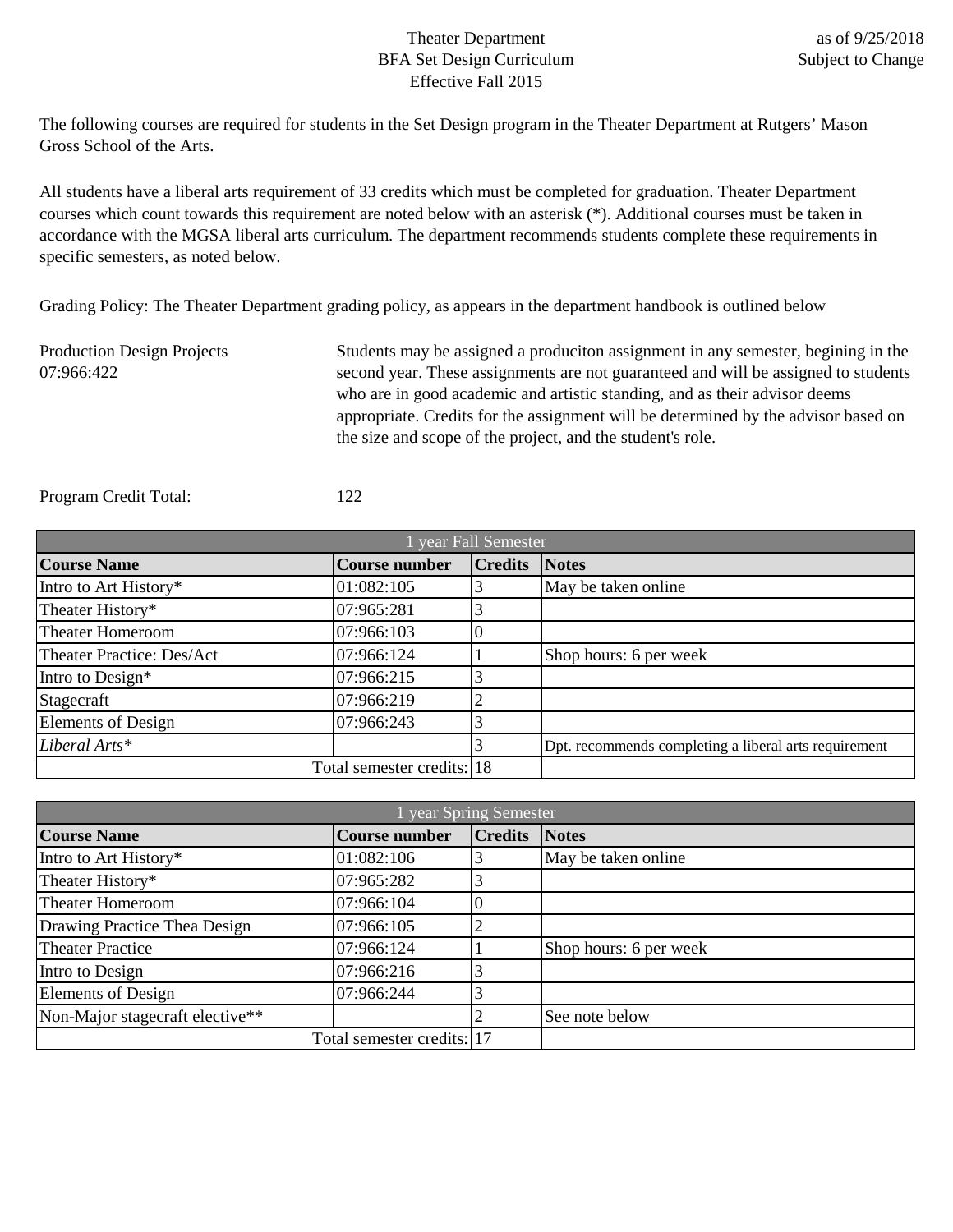## Theater Department BFA Set Design Curriculum Effective Fall 2015

| 2 year Fall Semester            |                      |                      |                                                           |
|---------------------------------|----------------------|----------------------|-----------------------------------------------------------|
| <b>Course Name</b>              | <b>Course number</b> | <b>Credits Notes</b> |                                                           |
| Global Theater I*               | 07:965:370           |                      |                                                           |
| <b>Theater Homeroom</b>         | 07:966:103           |                      |                                                           |
| History of Costume & Décor I    | 07:966:232           |                      |                                                           |
| <b>Fundamentals of Drafting</b> | 07:966:251           |                      |                                                           |
| Set Design I                    | 07:966:313           |                      |                                                           |
| <b>Theater Practice</b>         | 07:966:323           |                      | Shop hours: 10 per week. Credits by arrangement. Enter 2. |
| Liberal Arts*                   |                      |                      | Dpt. recommends completing a liberal arts requirement     |
| Total semester credits: 17      |                      |                      |                                                           |

| 2 year Spring Semester          |                      |                      |                                                           |
|---------------------------------|----------------------|----------------------|-----------------------------------------------------------|
| <b>Course Name</b>              | <b>Course number</b> | <b>Credits</b> Notes |                                                           |
| Global Theater II               | 07:965:371           |                      |                                                           |
| <b>Theater Homeroom</b>         | 07:966:104           |                      |                                                           |
| History of Costume & Décor II   | 07:966:233           |                      |                                                           |
| <b>Fundamentals of Drafting</b> | 07:966:252           |                      |                                                           |
| Set Design I                    | 07:966:314           |                      |                                                           |
| <b>Theater Practice</b>         | 07:966:323           |                      | Shop hours: 10 per week. Credits by arrangement. Enter 2. |
| <b>Computer Drafting</b>        | 07:966:468           |                      | Vectorworks                                               |
| Liberal Arts*                   |                      |                      | Dpt. recommends completing a liberal arts requirement     |
| Total semester credits: 19      |                      |                      |                                                           |

| 3 year Fall Semester       |               |                      |  |
|----------------------------|---------------|----------------------|--|
| <b>Course Name</b>         | Course number | <b>Credits Notes</b> |  |
| British Arts & Culture*    | 07:966:417    |                      |  |
| Shakespeare's Plays*       | 07:966:427    |                      |  |
| Thr Design in London       | 07:966:492    |                      |  |
| Total semester credits: 18 |               |                      |  |

| 3 year Spring Semester               |                      |                |                                  |
|--------------------------------------|----------------------|----------------|----------------------------------|
| <b>Course Name</b>                   | <b>Course number</b> | <b>Credits</b> | <b>Notes</b>                     |
| Intro to Projection Design           | 07:966:308           |                |                                  |
| <b>Wkshp Topics: Opera Design</b>    | 07:965:497           |                | Credits by arrangement. Enter 3. |
| Theater Homeroom                     | 07:966:104           |                |                                  |
| History of Architecture & Décor Arts | 07:966:245           |                |                                  |
| <b>Production Techniques</b>         | 07:966:411           |                | Shop hours: 12 per week          |
| Draft & Thea Tech AD                 | 07:966:415           |                |                                  |
| Set Design II                        | 07:966:460           |                |                                  |
| Computer Illustration I              | 07:966:470           |                | Photoshop                        |
| Total semester credits: 18           |                      |                |                                  |